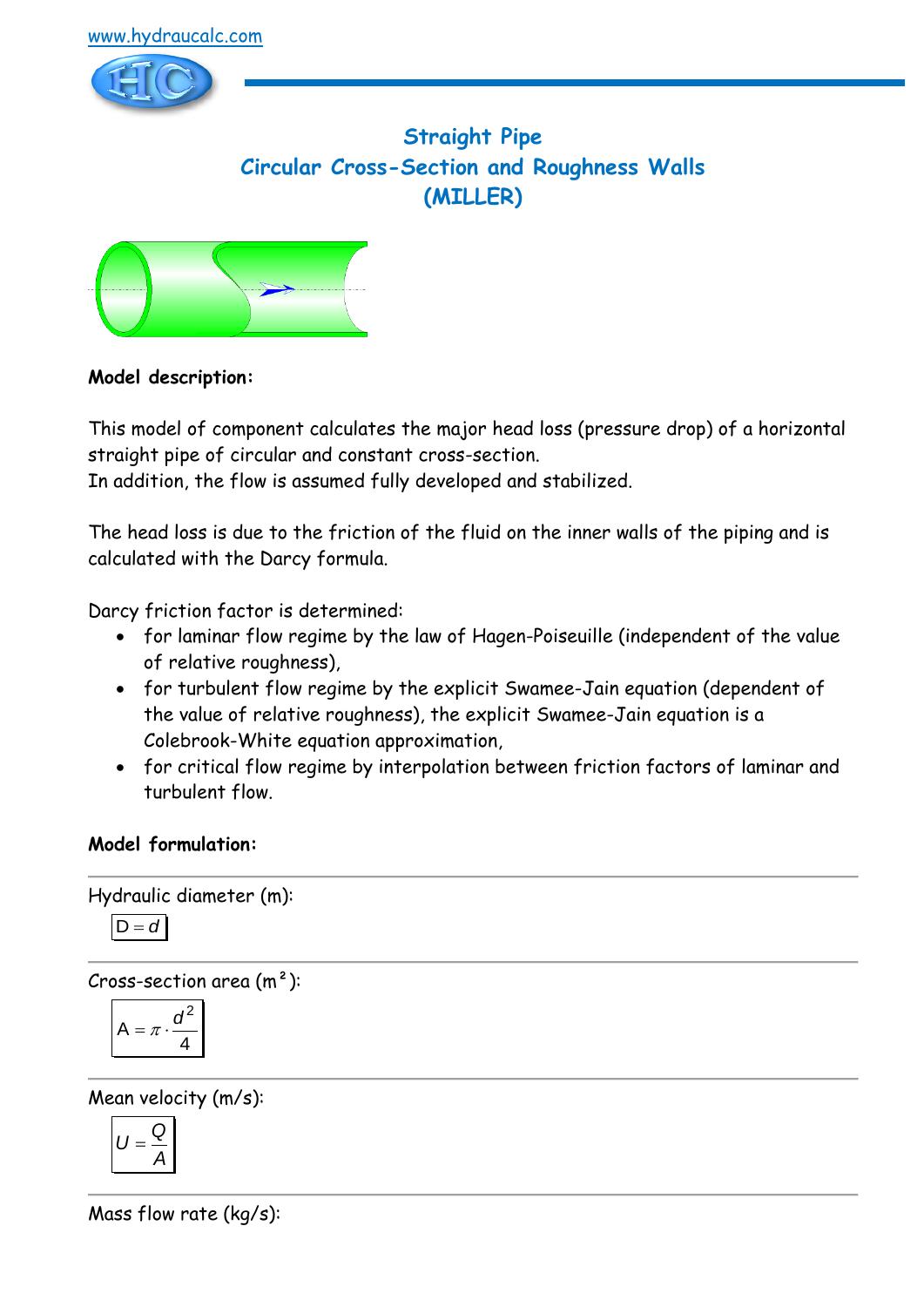$m = Q \cdot \rho$ 

Fluid volume in the pipe  $(m<sup>3</sup>)$ :

$$
V = A \cdot L
$$

Fluid mass in the pipe (kg):

$$
M = V \cdot \rho
$$

Reynolds number:

$$
Re = \frac{U \cdot D}{v}
$$

Darcy friction factor:

In laminar flow regime (Re  $\leq$  2000):

Hagen-Poiseuille law



 $\blacksquare$  turbulent flow regime - transition region and complete turbulence region (Re  $\geq$ 4000):

Swamee-Jain equation (Colebrook-White equation approximation)

$$
f = \frac{0.25}{\left[ \log \left( \frac{k}{3.7 \cdot D} + \frac{5.74}{Re^{0.9}} \right) \right]^2}
$$

([1] equation 8.4)

Reynolds number corresponding to the beginning of complete turbulence: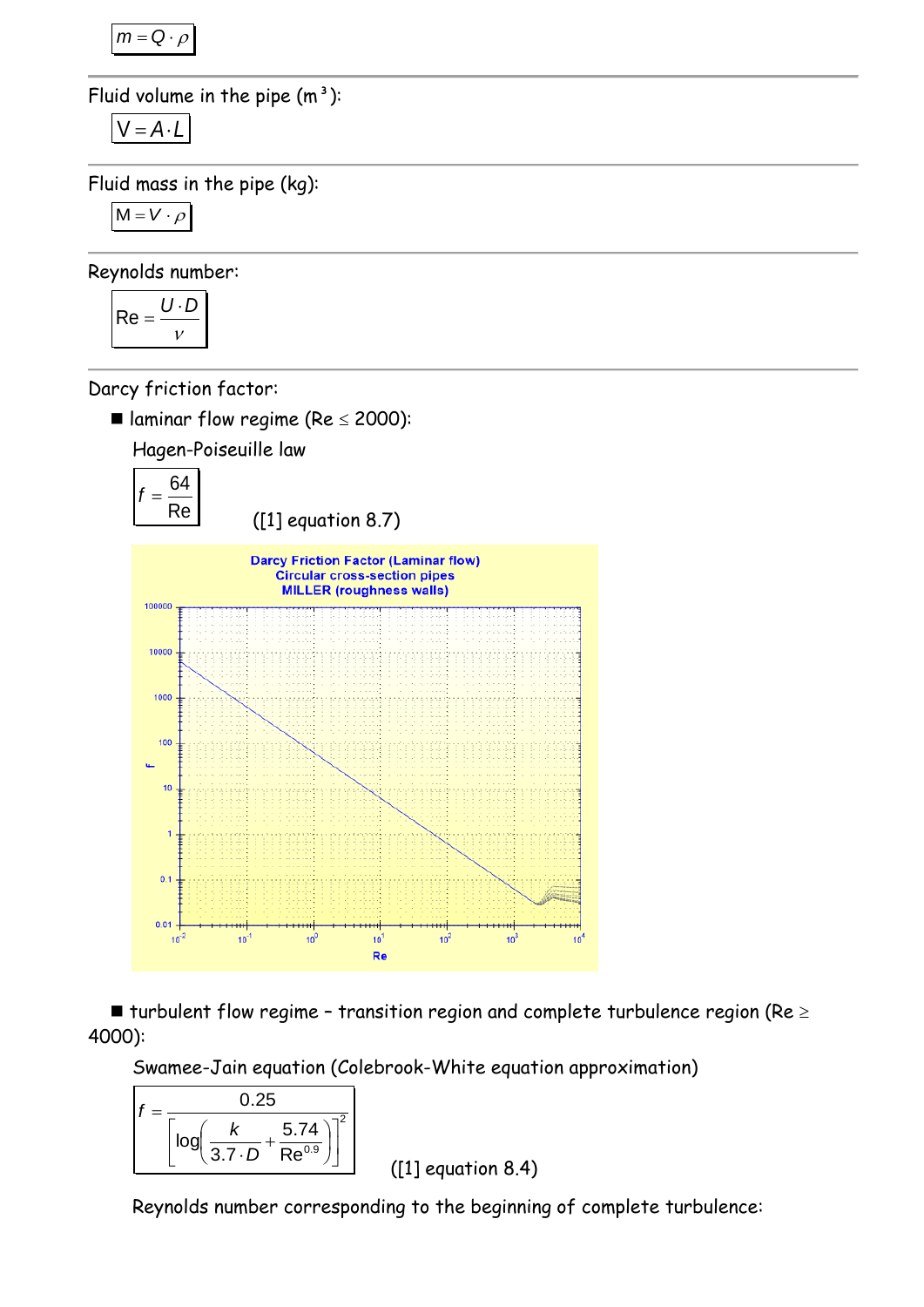

# ([2] diagram 2.4)







 $\blacksquare$  critical flow regime (2000 < Re < 4000):

 cubic interpolation  $f = (X1 + R \cdot (X2 + R \cdot (X3 + X4)))$ with:

([3])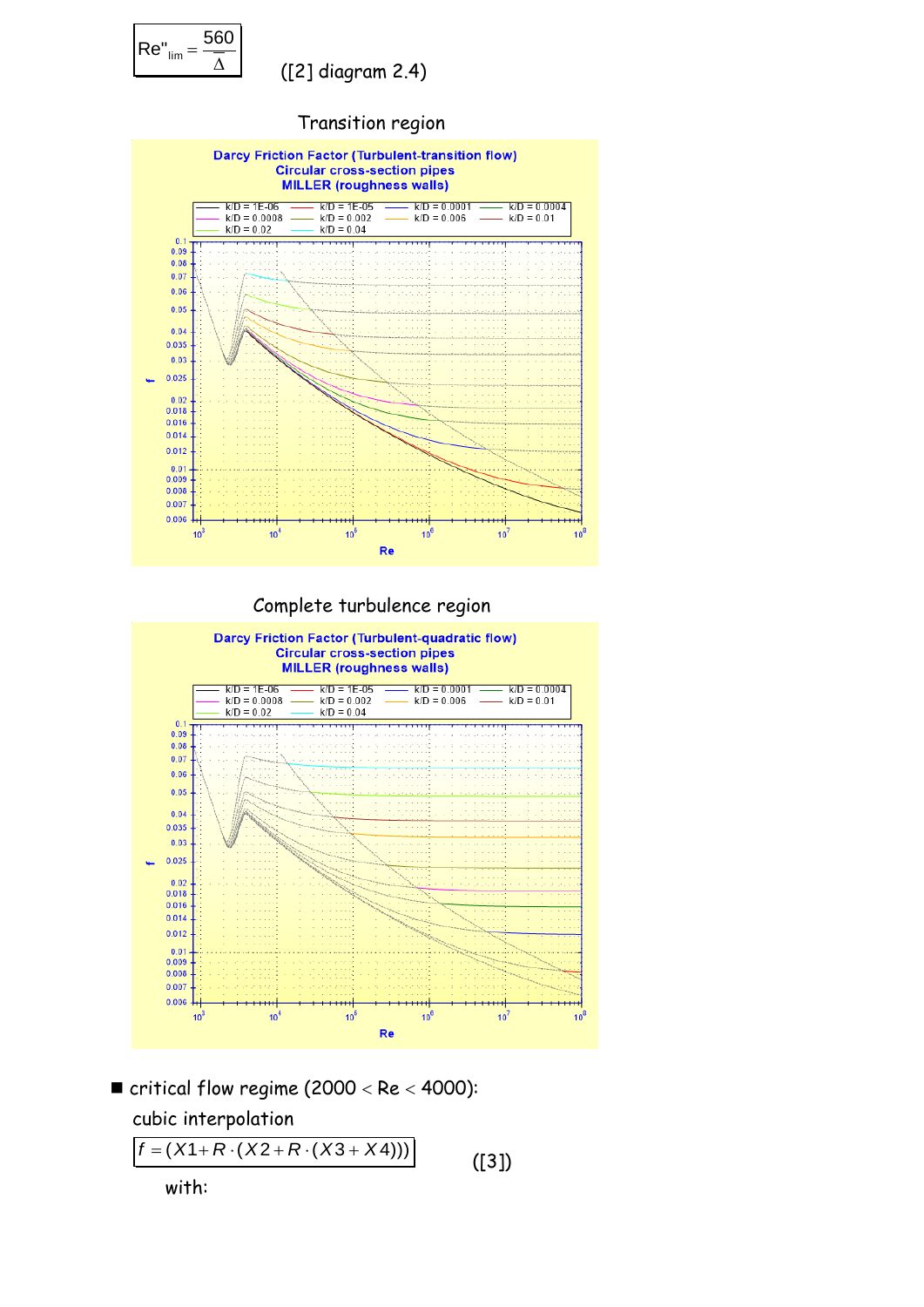



all flow regimes: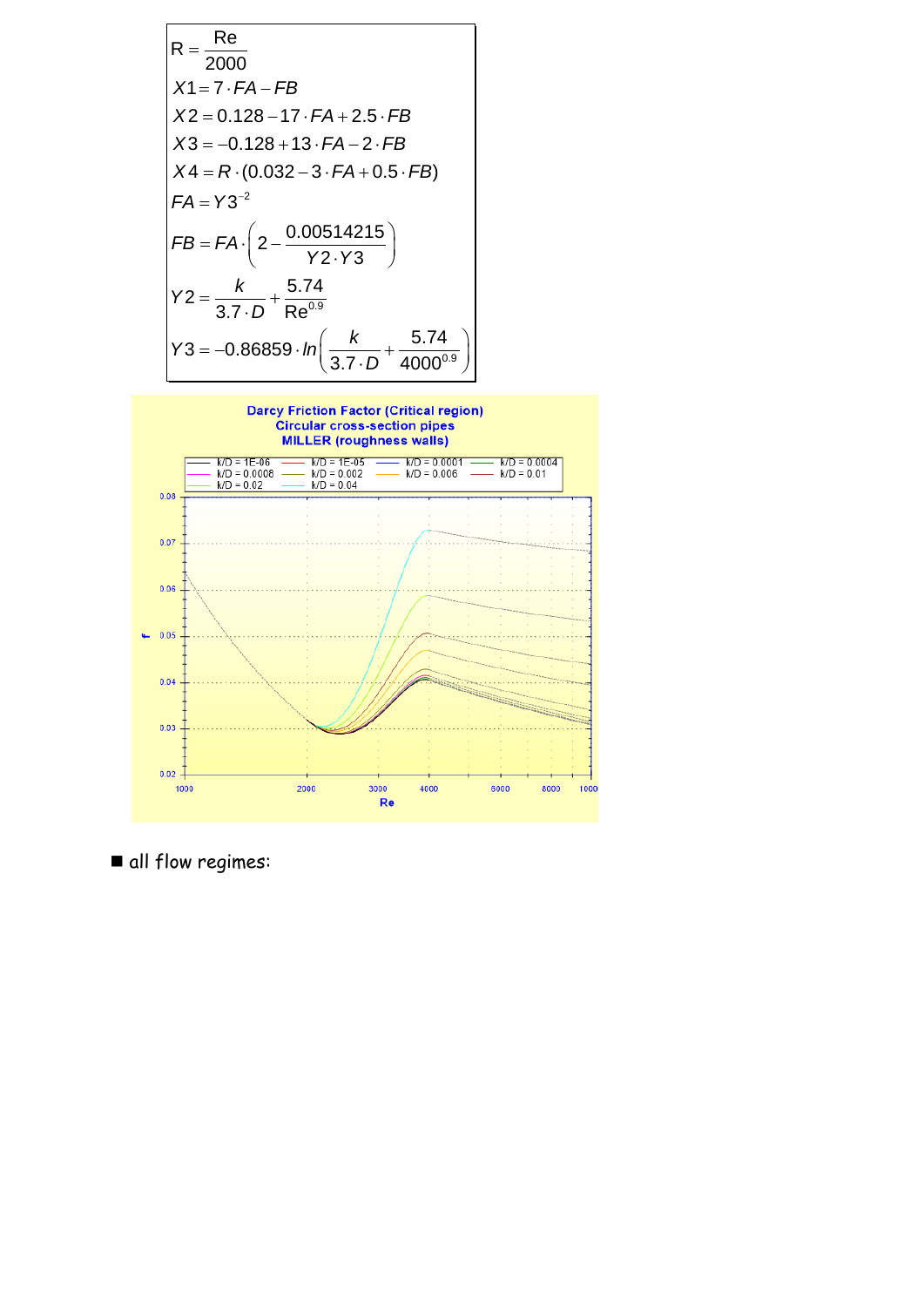

Friction pressure loss coefficient:

*D L*  $K_f = f$ .

([1] equation 8.3)

Total pressure loss coefficient (based on the mean pipe velocity):

$$
\overline{K=K_f}
$$

Total pressure loss (Pa):

$$
\Delta P = K \cdot \frac{\rho \cdot U^2}{2}
$$

([1] equation 8.1b)

Total head loss of fluid (m):

$$
\Delta H = K \cdot \frac{U^2}{2 \cdot g}
$$

([1] equation 8.1a)

Hydraulic power loss (W):

$$
Wh = \Delta P \cdot Q
$$

#### **Symbols, Definitions, SI Units:**

- D Hydraulic diameter (m)
- d Internal diameter (m)
- $A$  Cross-section area  $(m<sup>2</sup>)$
- $Q$  Volume flow rate  $(m^3/s)$
- m Mass flow rate (kg/s)
- U Mean velocity (m/s)
- L Pipe length (m)
- V Fluid volume in the pipe  $(m<sup>3</sup>)$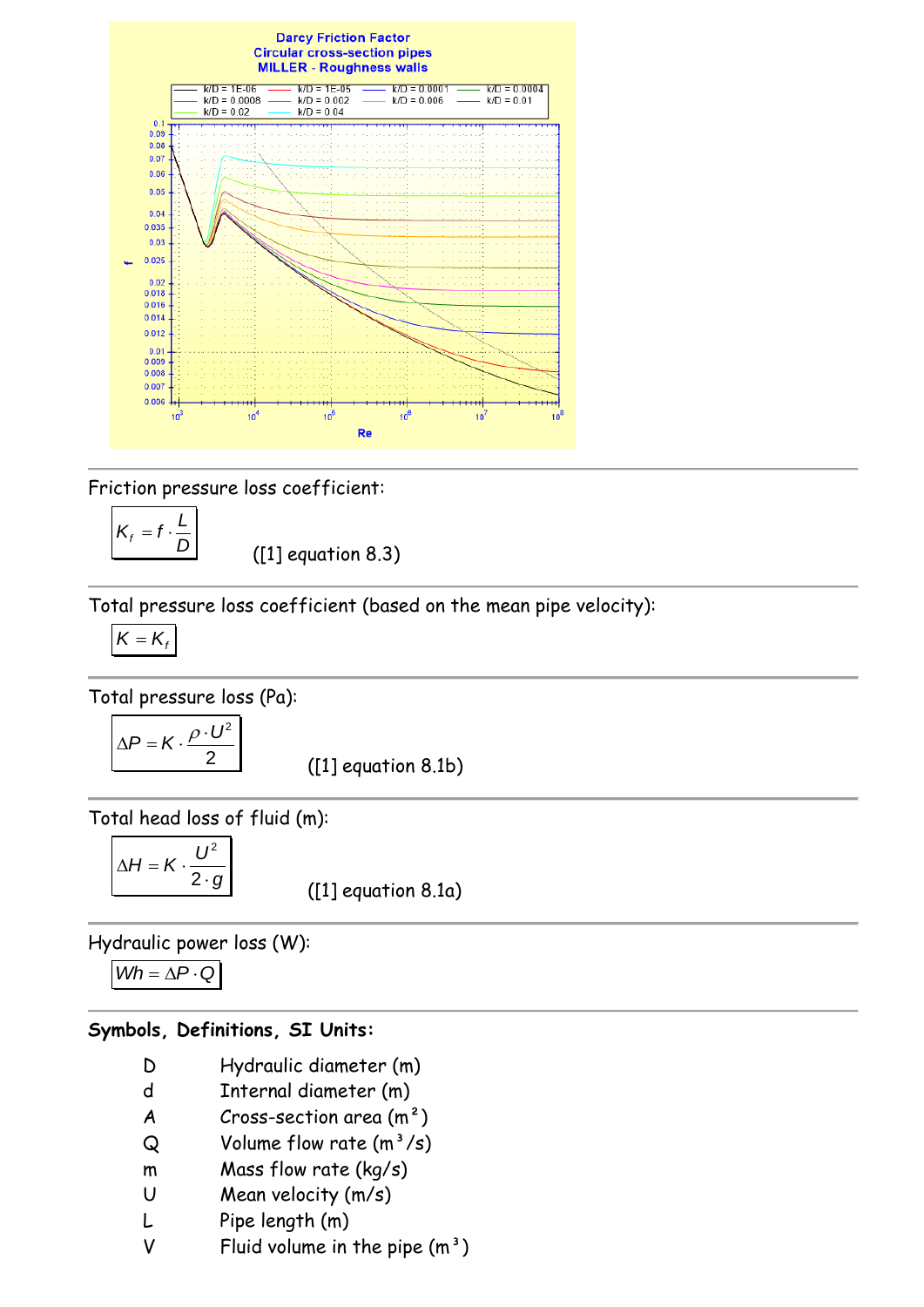| M            | Fluid mass in the pipe (kg)                                            |
|--------------|------------------------------------------------------------------------|
| Re           | Reynolds number ()                                                     |
| $Re''$ $lim$ | Nombre de Reynolds correspondant au début de la turbulence complète () |
| k            | Absolute roughness of walls (m)                                        |
| $\mathsf{f}$ | Darcy friction factor ()                                               |
| $K_f$        | Friction pressure loss coefficient ()                                  |
| K            | Total pressure loss coefficient (based on the mean pipe velocity) ()   |
| $\Delta P$   | Total pressure loss (Pa)                                               |
| $\Delta H$   | Total head loss of fluid (m)                                           |
| Wh           | Hydraulic power loss (W)                                               |
| $\rho$       | Fluid density $(kq/m^3)$                                               |
| $\mathbf{v}$ | Fluid kinematic viscosity $(m^2/s)$                                    |
| g            | Gravitational acceleration $(m/s^2)$                                   |

#### **Validity range:**

- any flow regime: laminar, critical and turbulent (Re  $\leq 10^8)$
- $k/D \le 0.05$
- stabilized flow

# **Example of application:**